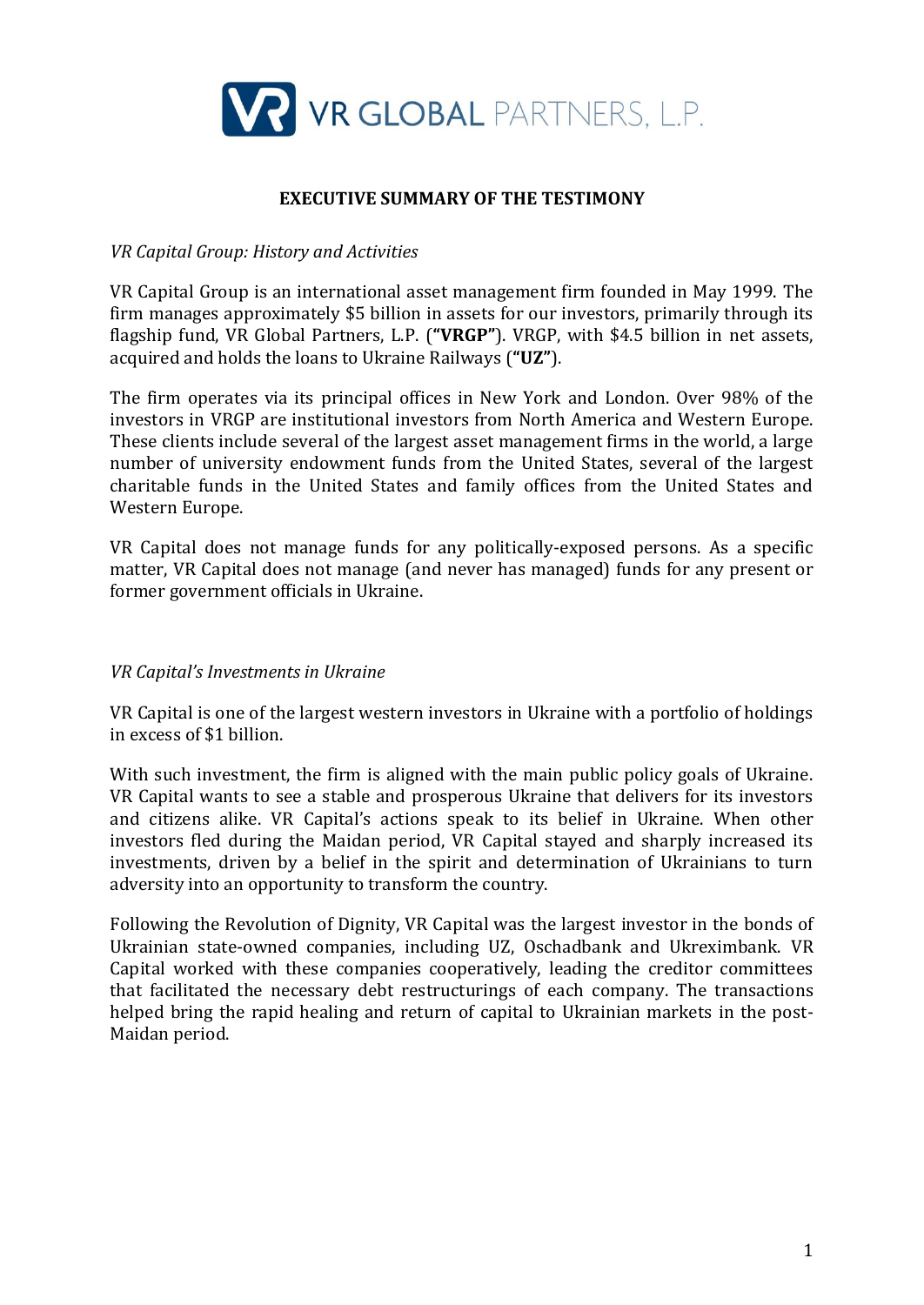

#### *Acquisition of UZ Loans*

VRGP acquired the debts in 2019 from the original lender, Prominvestbank, in an open and transparent auction. Two other parties, one a leading Ukrainian commercial bank and the other an American investment fund, also bid in the auction. The auction process itself and the minimum starting price were approved by the NBU based on independent valuation from two reputable appraisal companies, including KPMG. VRGP had no involvement in establishing either the auction procedures or the starting price. The competition in the auction was robust, and VRGP's purchase price of US\$123.5 million was US\$9.7 million or 8.5% above the minimum price.

### *VR Capital's Attempts to Reach Agreement with UZ*

Prior to participating in the auction, VR Capital met with UZ senior management to discuss and understand UZ's position on the loans. VR Capital received comfort from UZ management that it had no principal objection to VR Capital acquiring the loans and confirmed its readiness to negotiate a restructuring of the debts on commercial terms if VR Capital were to succeed in the auction. The parties discussed rough outlines of the parameters UZ desired for a restructuring.

After winning the auction, VRGP made multiple attempts to negotiate a consensual restructuring of the debts with UZ. VRGP's proposals were communicated in letters to the management and supervisory boards as well as meetings and phone calls. VRGP's proposals included discounts, reduction in interest rate and extended repayment terms that were substantially more generous than what UZ received from other creditors when restructuring its debt after the Revolution of Dignity. VRGP also voluntarily suspended the process of legal enforcement that had been started by Prominvestbank in a show of goodwill towards UZ.

UZ, however, failed to engage meaningfully with VRGP, in many cases not even responding to VRGP's letters. With no partner for negotiation, VRGP was left with no choice other than to pursue recovery via legal proceedings. While UZ used every means to delay proceedings and availed itself of every stage of appeals despite the fact that it had no meritorious defenses, the ultimate outcome was a full vindication of VRGP's rights and claims as creditor.

Most recently, on 20 April 2021 the Supreme Court issued final rulings in four cases fully confirming the position of VRGP and ordered UZ to pay in full. Following the Supreme Court ruling, and in strict accordance with the law, the State Enforcement Service opened enforcement proceedings against UZ and arrested its bank accounts up to the amounts owed to VRGP.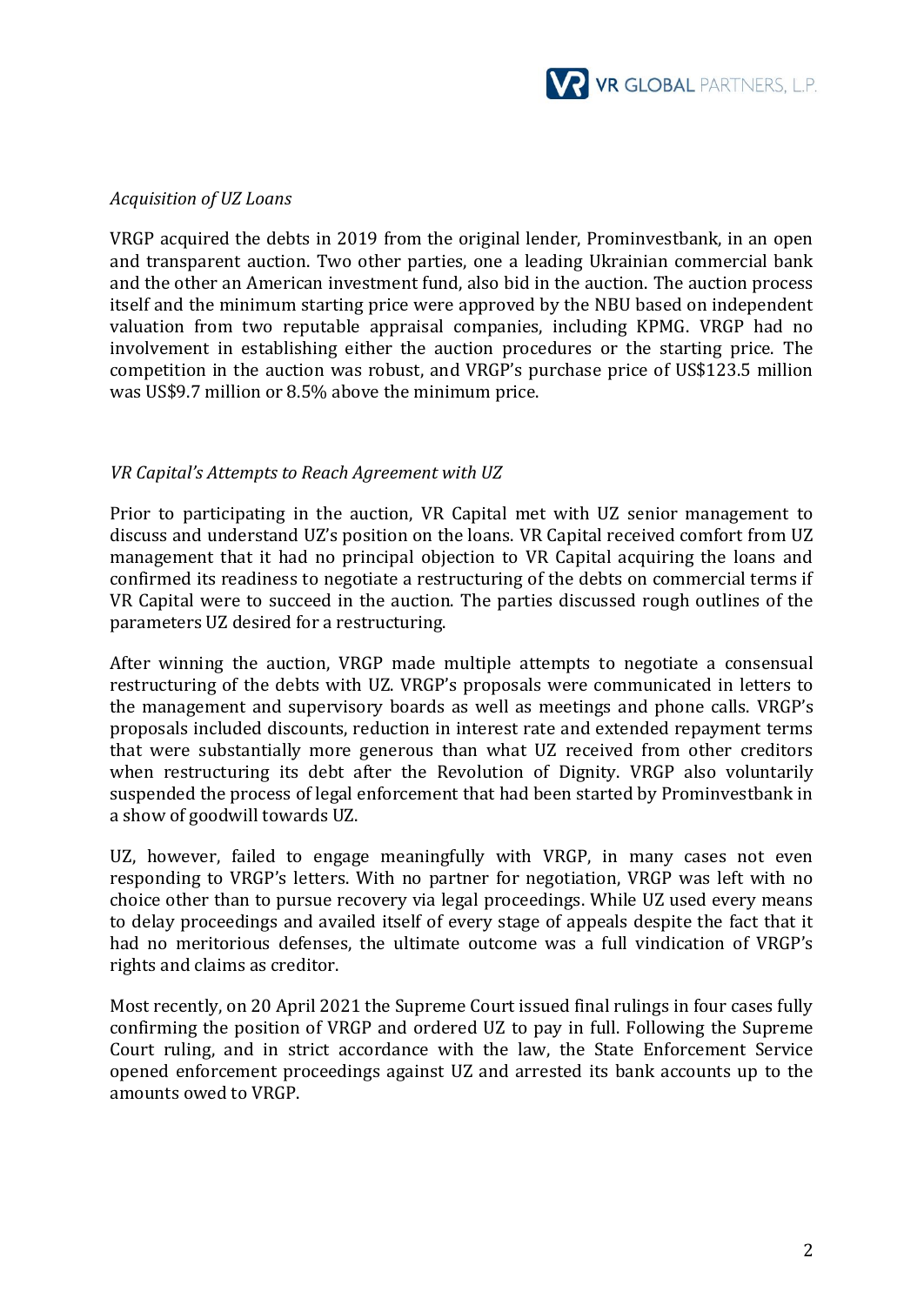

However, VRGP became aware that the Pechersk District Court had issued an injunction dated 9 March 2021 in an unpublished ruling, purporting to prohibit the garnishment of funds from accounts of UZ in satisfaction of any claims of VRGP. The proceedings before the Perchersk court took place without any notice to VRGP.

The "injunctive measures" were issued by the Pechersk District Court within the framework of a criminal case opened by the state prosecutor's office on the remarkable premise that the Prominvestbank tender procedure, which had been sanctioned by the NBU, violated applicable Ukrainian sanctions and that VRGP, as a consequence of not being licensed as a Ukrainian factoring company, had illegally contracted with Prominvestbank for the purchase of the loans.

The anomaly of a court of first instance purporting to overrule or render unenforceable a forthcoming judgment of the Supreme Court is a clear and flagrant abuse of judicial authority. That such an effort to make a mockery of the judicial system in Ukraine could be initiated by its largest state-owned enterprise is yet another display of the failure of corporate governance that has deterred investment in the country.

The basis for the Pechersk District Court proceeding is incomprehensible. Prior to acquiring the UZ loans from Prominvestbank, VRGP with assistance from leading external legal counsel conducted thorough due diligence of the loans and received clear confirmation that the sale would not violate the applicable sanction regimes in Ukraine, the US and the EU. The sale process was approved by the NBU, the transaction itself was a sale of loan which is clearly distinct from the legal definition of a factoring transaction.

## *The Risks Of "Double Recovery"*

UZ's "double recovery" theory is based on the premise that the sale of the UZ loans to VRGP represent a factoring transaction which could be invalidated because VRGP is not a Ukrainian-registered factoring company. In the view of multiple Ukrainian legal experts with whom VR Capital has consulted, this theory has no serious legal basis. The continued adherence to this line of argument seems to be a strategy by UZ to avoid actual engagement on a commercial restructuring, even though such delay has been and continues to be at the expense of rapidly mounting overdue interest and penalties

As both a commercial and legal matter, factoring is a financial transaction intended to provide working capital financing through the purchase of invoices at a discount. The purchase of UZ's loans by VRGP is a wholly different transaction. A recent judgment of the Grand Chamber of the Supreme Court dated 16 March 2021 in the case No. 906/1174/18 supports this position so unambiguously that there should be no serious further discussion of this issue. In the judgement, the Grand Chamber makes a clear distinction between a factoring transaction (a fee based financial service to a client) and the assignment of the right of claim, in which the sale of a claim at a discount does not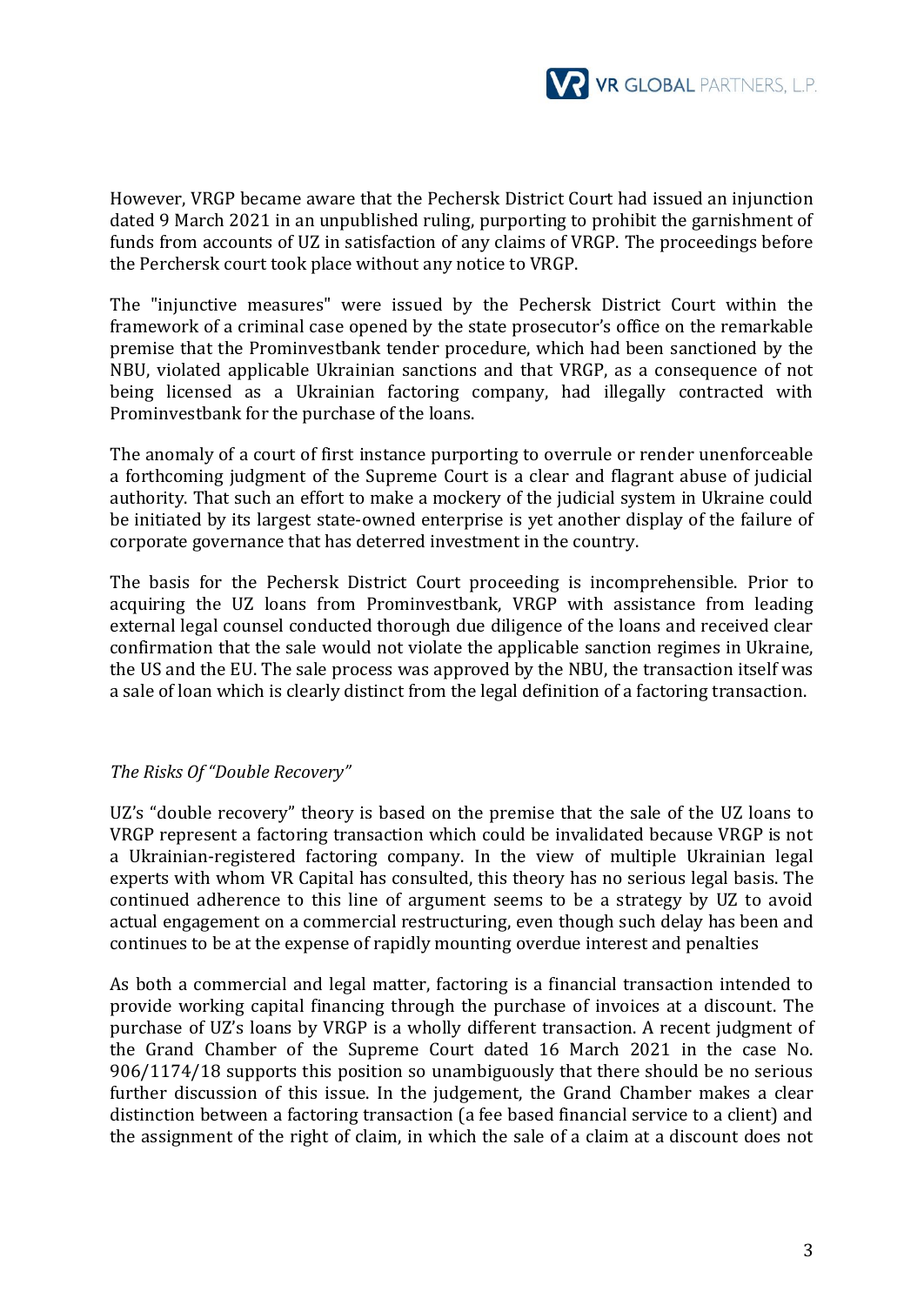

indicate the existence of a financial service provided by the new creditor to the previous one.

Even beyond the clear ruling from the Grand Chamber, Ukrainian law places no bar on foreign investors to participate in factoring transactions. And the possibility of a foreign creditor replacing a Ukrainian creditor under a loan transaction is specifically contemplated in the regulations of the NBU.

Notwithstanding, the lack of merit of UZ's concerns regarding "double recovery", VRGP's external legal counsel proposed a number of transaction structures to fully immunize UZ from "double recovery" liability. UZ, however, has failed to engage in serious discussions regarding these proposals.

\*\*\*\*\*\*\*\*\*\*\*\*\*\*

VR Capital supports strong and effective corporate governance and believes that addressing the significant gaps in corporate governance identified in this case would be of significant benefit to UZ's shareholder and to improving the investment climate in Ukraine more generally. Of course, VR Capital would also very much like to see this situation resolved.

VR Capital is a friend and supporter of Ukraine and its aspirations to determine its future free of outside influence or corruption. VR Capital has an extensive track record of working constructively with Ukraine's state-owned companies, including UZ. The firm has expended great efforts to effect a commercially sensible restructuring of the ex-Prominvestbank loans. The failure thus far to successfully restructure this debt has brought significant incremental losses to UZ. This was not part of VR Capital's strategy, and it is regrettable that UZ's actions (and failure to act) have led the company to the current position.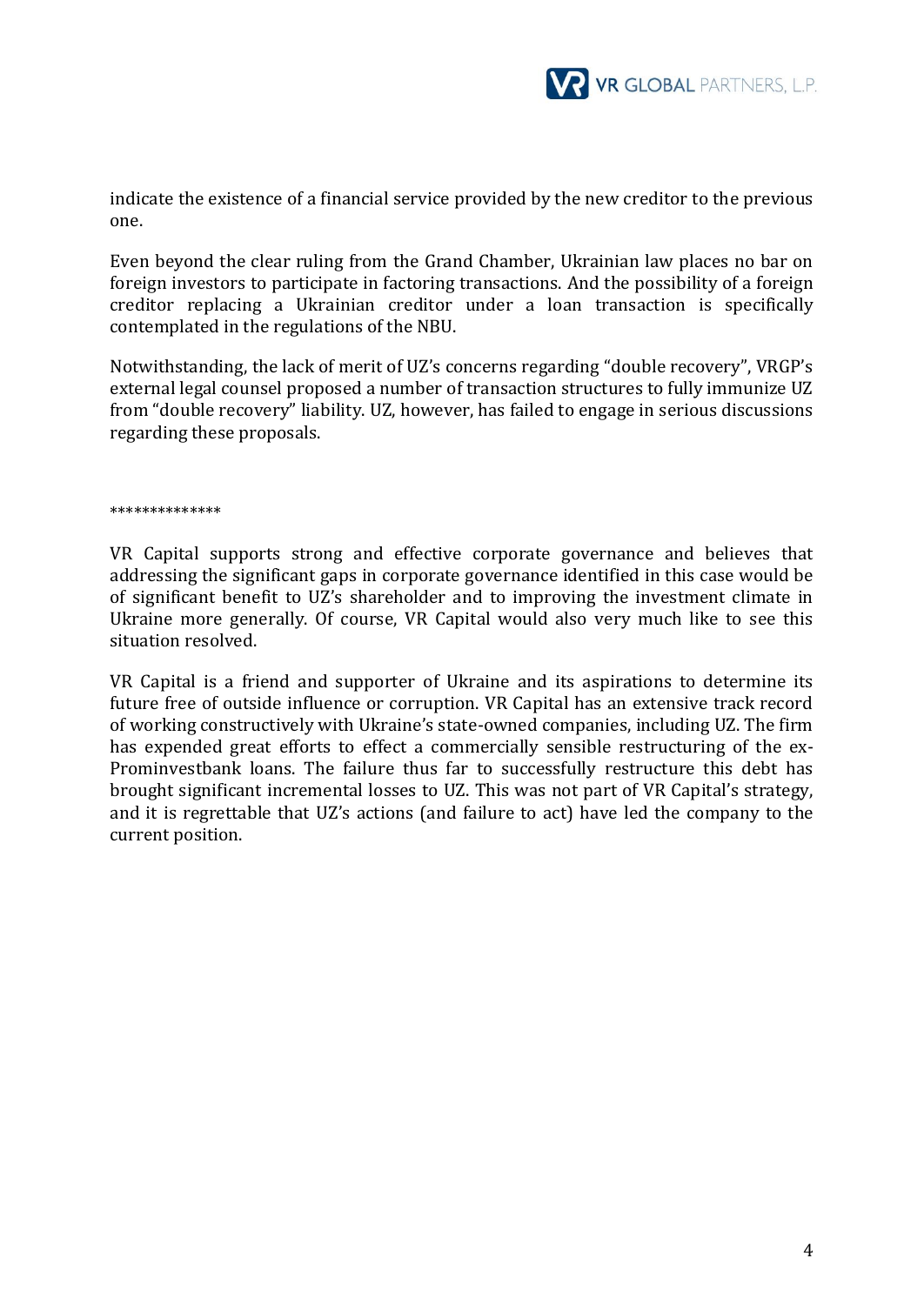

### *Переклад з оригіналу англійською мовою*

# **РЕЗЮМЕ СВІДЧЕННЯ**

## *VR Capital Group: Історія та діяльність*

VR Capital Group — це міжнародна компанія з управління активами, заснована в травні 1999 року. Компанія управляє активами своїх інвесторів на суму приблизно 5 мільярдів доларів, переважно через свій флагманський фонд, VR Global Partners, L.P. (**«VRGP»**). VRGP, маючи 4,5 млрд доларів чистих активів, придбав та є утримувачем кредитних вимог до Укрзалізниці (**«УЗ»**).

Компанія працює через головні офіси в Нью-Йорку та Лондоні. Понад 98 % інвесторів у VRGP — це інституційні інвестори з Північної Америки та Західної Європи. Серед цих клієнтів кілька найбільших фірм з управління активами у світі, велика кількість університетських фондів із США, кілька найбільших благодійних фондів у США та сімейні офіси з США та Західної Європи.

VR Capital не розпоряджається коштами будь-яких політично значущих осіб. Зокрема, VR Capital не управляє (і ніколи не управляла) коштами будь-яких нинішніх чи колишніх урядовців в Україні.

## *Інвестиції VR Capital в Україну*

VR Capital є одним з найбільших західних інвесторів в Україні, портфель авуарів якого перевищує 1 млрд доларів.

Враховуючи такі інвестиції, фірма веде свою діяльність у фарватері основних цілей державної політики України. VR Capital хоче бачити стабільну та процвітаючу Україну, успіх якої буде вигідним як для її інвесторів, так і для її громадян. Дії VR Capital свідчать про її віру в Україну. Поки інші інвестори полишали країну під час Майдану, VR Capital залишилась та різко збільшила свої інвестиції, не покидаючи віру в дух та рішучість українців скористатися можливістю та трансформувати свою країну.

Після Революції Гідності VR Capital стала найбільшим інвестором в облігації українських державних компаній, включаючи УЗ, Ощадбанк та Укрексімбанк. VR Capital співпрацювала з цими компаніями у дусі конструктивного співробітництва, очолюючи комітети кредиторів, які сприяли необхідній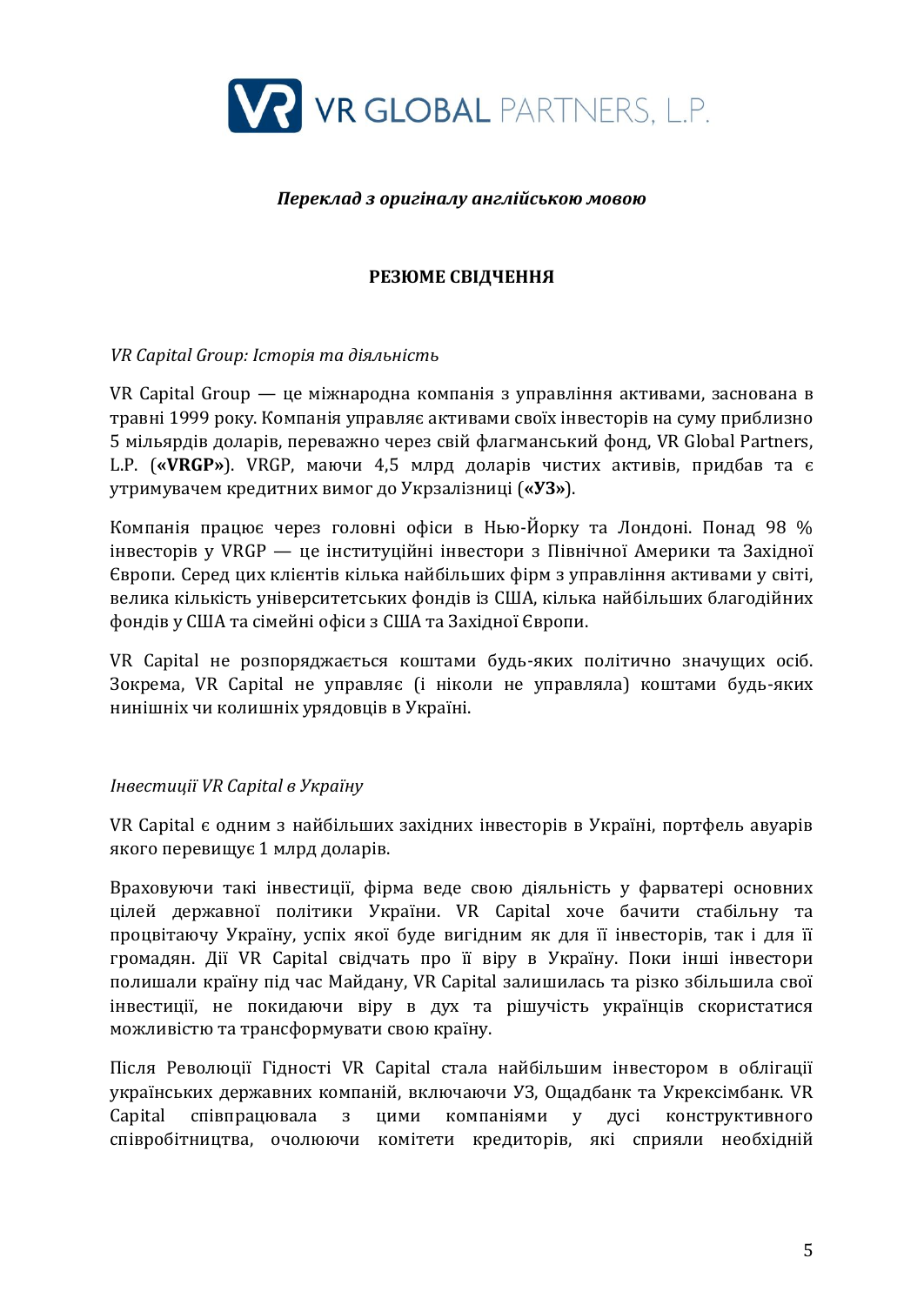

реструктуризації боргу кожної компанії. Ці операції сприяли швидкому оздоровленню та поверненню капіталу на українські ринки в період після Майдану.

### *Придбання кредитів УЗ*

VRGP придбала борги у 2019 році у первісного кредитора, Промінвестбанку, на відкритому та прозорому аукціоні. В аукціоні також брали участь дві інші сторони: провідний український комерційний банк та американський інвестиційний фонд. Сам аукціонний процес та мінімальну стартову ціну затвердив НБУ на основі незалежної оцінки двох авторитетних оцінювальних компаній, включаючи KPMG. VRGP не брала участі у встановленні ані процедури аукціону, ані початкової ціни. Конкуренція на аукціоні була потужною, і заявка VRGP на суму 123,5 млн доларів була на 9,7 млн доларів або на 8,5% вище мінімальної ціни.

### *Спроби VR Capital досягти згоди з УЗ*

Перед участю в аукціоні VR Capital зустрічалася з вищим керівництвом УЗ, щоб обговорити та зрозуміти позицію УЗ щодо кредитів. VR Capital отримала від керівництва УЗ запевнення у тому, що вони не мають принципових заперечень щодо придбання VR Capital кредитів. Керівництво УЗ підтвердило свою готовність домовитись про реструктуризацію боргів на комерційних умовах, якщо VR Capital переможе на аукціоні. Сторони також обговорили приблизні параметри реструктуризації, бажані для УЗ.

Після перемоги на аукціоні VRGP зробила кілька спроб домовитись про узгоджену реструктуризацію боргів з УЗ. VRGP передавала свої пропозиції у листах до менеджменту та наглядових рад, а також під час зустрічей та телефонних дзвінків. Пропозиції VRGP передбачали знижки, зниження процентної ставки та розширені строки погашення, які були значно вигіднішими ніж ті умови, які УЗ отримувала від інших кредиторів при реструктуризації боргів після Революції Гідності. VRGP також добровільно зупинила процес правозастосування, розпочатий Промінвестбанком в знак прояву доброї волі до УЗ.

Однак УЗ не змогла змістовно взаємодіяти з VRGP, в багатьох випадках навіть не відповідаючи на листи VRGP. Не маючи партнера для ведення переговорів, VRGP не мала іншого вибору, крім як добиватися стягнення через судові процеси. Хоча УЗ використовувала всі засоби для затягування проваджень та використовувала всі стадії апеляцій (попри те, що не мала серйозних аргументів), кінцевим результатом стало повне підтвердження прав та вимог VRGP як кредитора.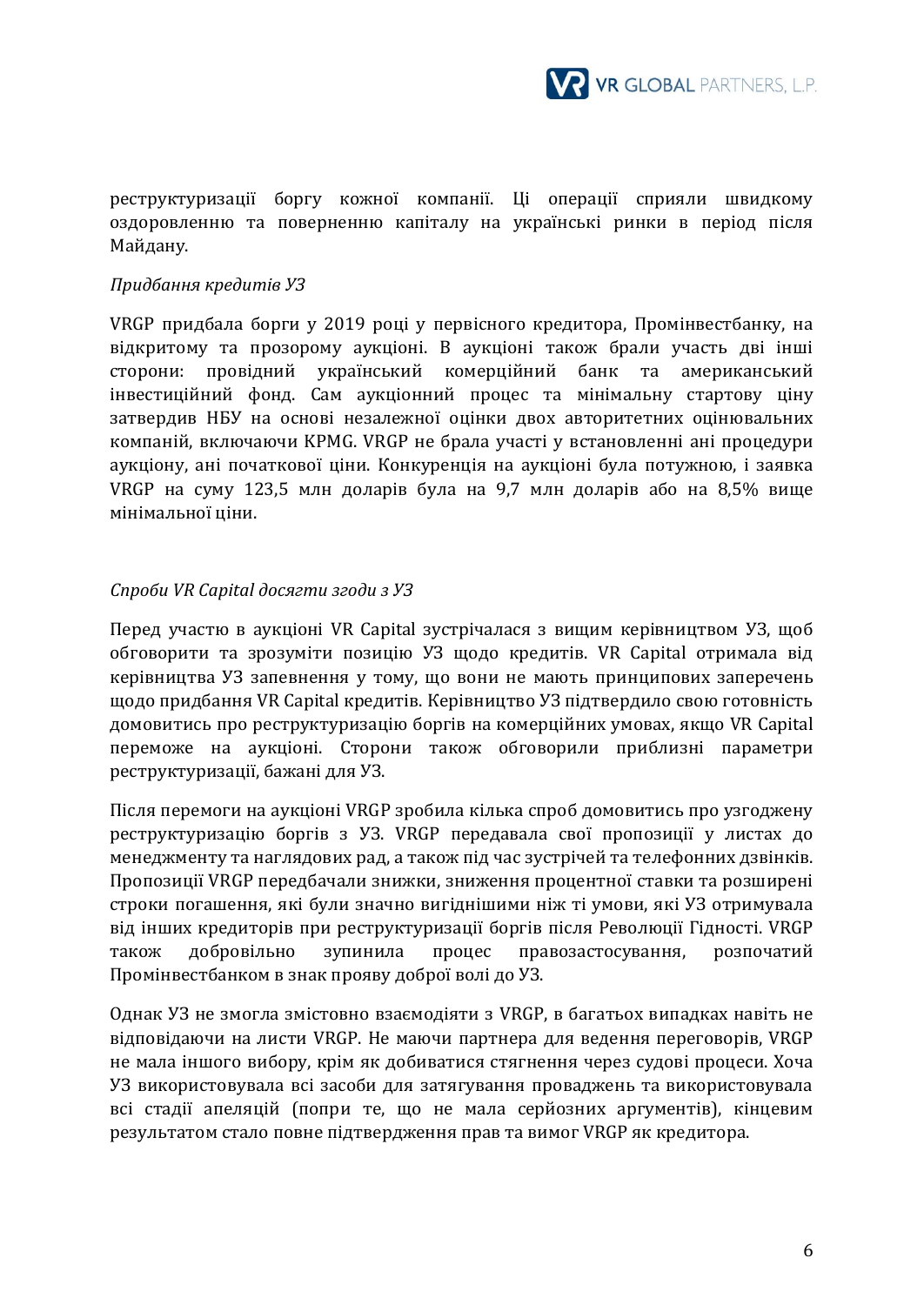

Зовсім нещодавно, 20 квітня 2021 року, Верховний Суд виніс остаточні рішення у чотирьох справах, що повністю підтверджують позицію VRGP, та зобов'язав УЗ повністю сплатити свої зобов'язання. За рішенням Верховного Суду та у суворій відповідності до закону Державна виконавча служба відкрила виконавче провадження проти УЗ та заарештувала її банківські рахунки на суми, заборговані перед VRGP.

Однак VRGP стало відомо, що Печерський районний суд видав ухвалу від 9 березня 2021 року в неопублікованій постанові, яка передбачає заборону стягнення коштів з рахунків УЗ для задоволення будь-яких вимог VRGP. Провадження у Печерському суді відбувалося без будь-якого повідомлення VRGP.

«Забороні заходи» були винесені Печерським районним судом в рамках кримінальної справи, порушеної державною прокуратурою на неймовірній підставі того, що тендерна процедура Промінвестбанку, яка була санкціонована Національним банком України, порушувала українські санкції та що VRGP уклала з Промінвестбанком контракт на придбання кредитних вимог незаконно, оскільки не була ліцензована як українська факторингова компанія.

Аномальна ситуація, при якій суд першої інстанції фактично скасовує або визнає недійсним рішення Верховного Суду є явним і кричущим зловживанням судовою владою. Те, що така спроба виставити на посміховисько судову систему України може бути ініційована її найбільшим державним підприємством, є ще одним свідченням провалу корпоративного управління, що стримує інвестиції в країну.

Підстави рішення у Печерському районному суді важко збагнути. До придбання кредитів УЗ у Промінвестбанку VRGP за сприяння провідного зовнішнього юрисконсульта проводила ретельну перевірку кредитних вимог та отримала чітке підтвердження того, що продаж не порушить чинних санкційних режимів в Україні, США та ЄС. Процес продажу був схвалений НБУ, а сама операція становила собою продаж кредитних вимог, що чітко відрізняється від юридичного визначення факторингової операції.

#### *Ризики «подвійного стягнення»*

Теорія УЗ щодо «подвійного стягнення» базується на передумові, що продаж кредитів УЗ до VRGP становить собою факторингову операцію, яка може бути визнана недійсною, оскільки VRGP не є зареєстрованою в Україні факторинговою компанією. На думку багатьох українських юридичних експертів, з якими консультувалась VR Capital, ця теорія не має серйозних юридичних підстав. Постійне посилання на цей аргумент виглядає як стратегія УЗ з уникнення